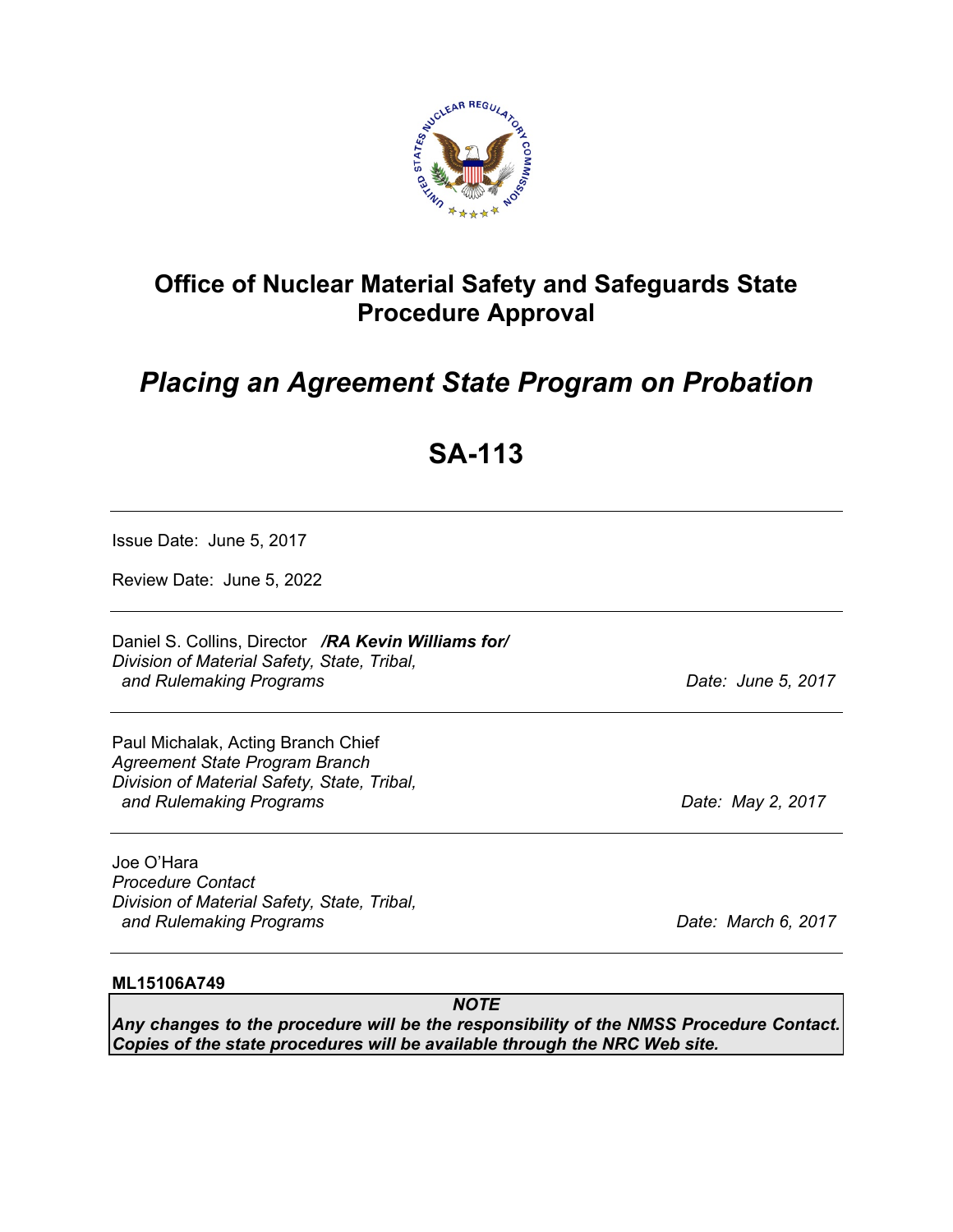

**Procedure Title:**  *Placing an Agreement State on Probation*  **Procedure Number: SA-113**

**Page: 1 of 10** 

**Issue Date: June 5, 2017** 

#### **I. INTRODUCTION**

This procedure describes the process used by the U.S. Nuclear Regulatory Commission (NRC) when placing an Agreement State program on probation.

#### **II. OBJECTIVES**

- A. To set forth the guidelines that will be followed by NRC when considering whether to exercise the authority contained in Section 274j. of the Atomic Energy Act (Act), as amended, to place an Agreement State program on probation.
- B. To set forth the process NRC will be using to ensure that progress is being made to improve performance of the program in the areas identified as needing improvement without degradation of other parts of the Agreement State's radiation control program.
- C. To ensure an Agreement State on probation understands the process, its role, and any actions expected of the program.
- D. To describe how the NRC will monitor the progress of an Agreement State in restoring the radiation control program's performance to the "satisfactory" criteria identified in Management Directive (MD) 5.6, *Integrated Materials Performance Evaluation Program (IMPEP).*

#### **III. BACKGROUND**

- A. Section 274j. of the Act gives the Commission authority and responsibility for ensuring that Agreement State programs provide adequate protection of public health and safety and are compatible with NRC's program. In cases where the Commission finds that program weaknesses exist regarding the adequacy and/or compatibility of an Agreement State's program, yet the weaknesses are not so serious as to find the program inadequate to protect public health and safety, one of the options available to ensure continued protection of public health and safety is to place the Agreement State on probation. Probation is also an option when an Agreement State on Heightened Oversight has not addressed program weaknesses identified in previous reviews during the period of Heightened Oversight (see FSME Procedure SA-122, *Heightened Oversight and Monitoring*, for details on Heightened Oversight).
- B. The Commission Policy Statement, 'Statement of Principles and Policy for the Agreement State Program,' established the option of placing an Agreement State program on probation for program weaknesses regarding the adequacy and/or compatibility of an Agreement State program.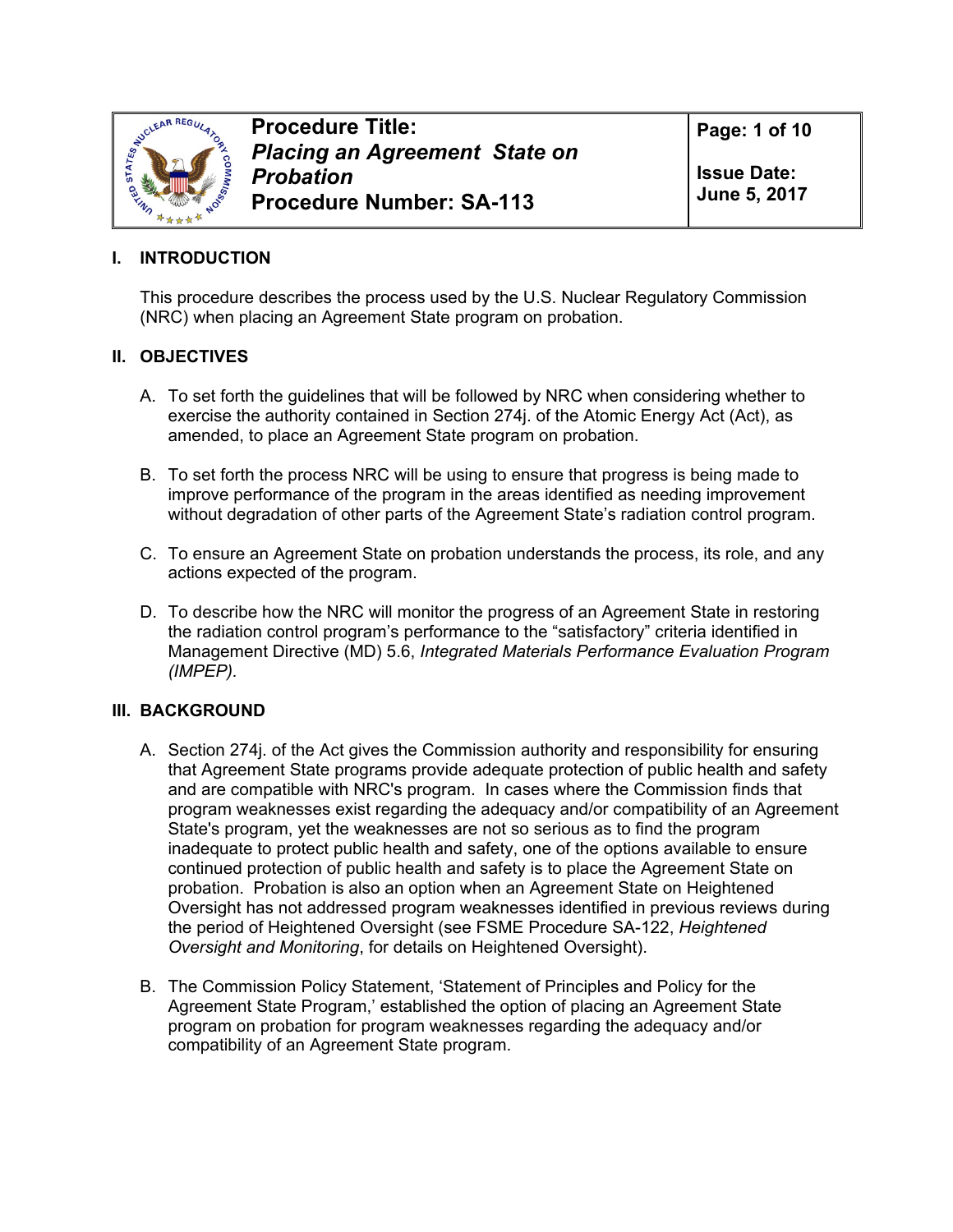C. Probation is a formalized process, requiring Commission approval and notification to the Agreement States governor that allows NRC to maintain an increased level of communication with an Agreement State program experiencing program weaknesses regarding the adequacy and/or compatibility of the program. The process allows NRC to monitor the actions being taken by the State to correct the identified weaknesses and the implementation schedule for those actions.

#### **IV. ROLES AND RESPONSIBILITIES**

- A. Management Review Board (MRB):
	- 1. Considers the results of Agreement State reviews under the IMPEP and recommends to the Commission that an Agreement State be placed on probation when program weaknesses regarding the adequacy and/or compatibility of the program are identified during an IMPEP review.
	- 2. For Agreement States on probation, reviews Agreement State's Program Improvement Plan.

Sends a letter from the Chair of the MRB to the Agreement State acknowledging receipt and approval/disapproval of the Program Improvement Plan. The letter will also include any comments from the review of the Program Improvement Plan.

- 3. Evaluates special reviews of Agreement State programs conducted to assess a specific program weakness or weaknesses identified during periodic meetings or other interactions with Agreement State programs and determines whether the Agreement State program be placed on probation.
- 4. Considers improvements made by an Agreement State program and the resolution of action items from the Agreement State's Program Improvement Plan to determine if a recommendation should be made to the Commission to lift the probationary status.
- 5. Evaluates the adequacy of an Agreement State's actions during a period of Heightened Oversight. If a programmatic weakness or weaknesses continue uncorrected throughout the period of Heightened Oversight, the MRB may recommend to the Commission that the Agreement State program be placed on probation.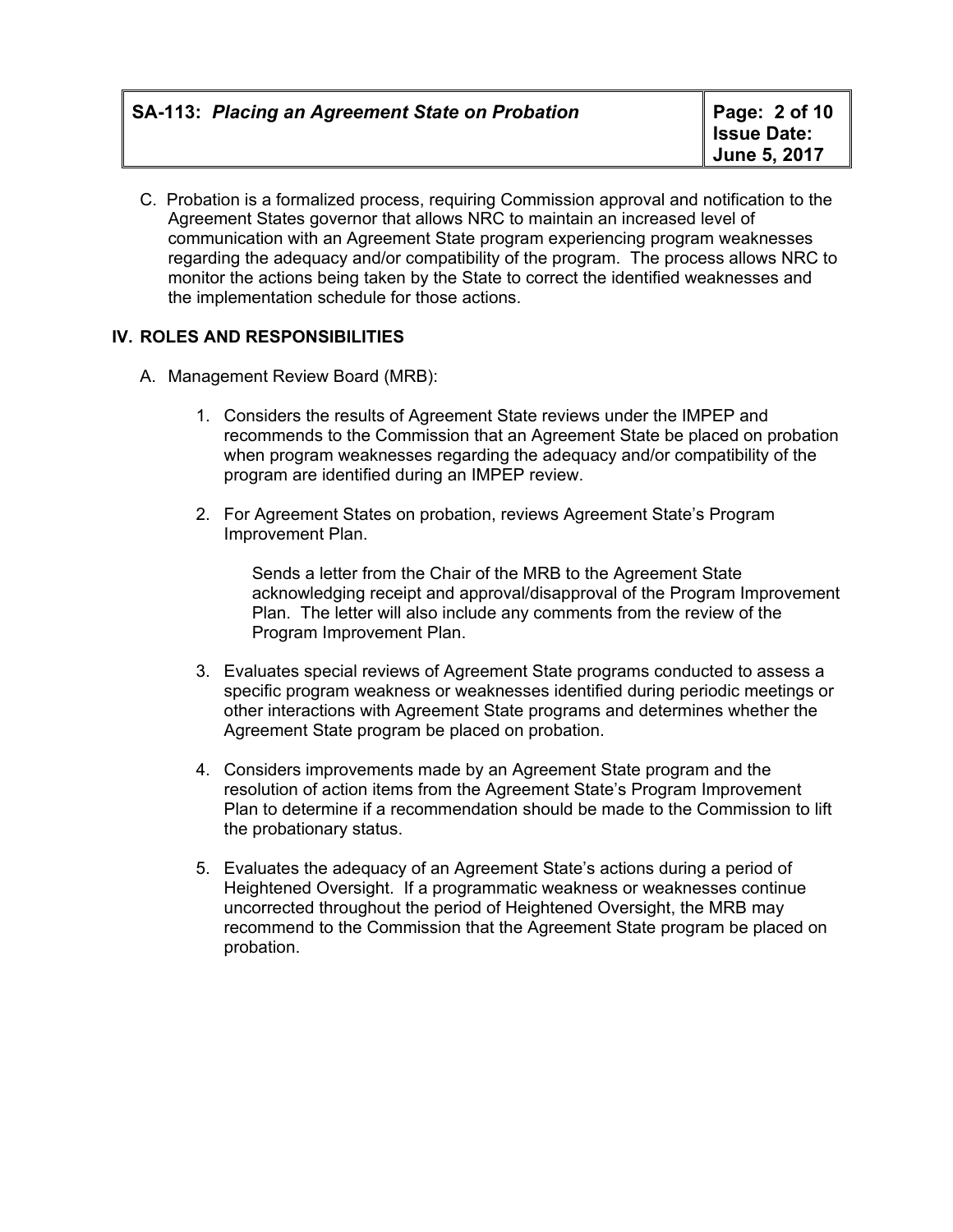B. Chair of the MRB:

 Submits the Commission Paper containing the MRBs recommendation that NRC initiate the proceedings to place an Agreement State program on probation or to lift the probationary status of an Agreement State program.

- C. Director, Division of Materials Safety, State, Tribal and Rulemaking (MSTR):
	- 1. Prepares and coordinates the Commission Paper recommending an Agreement State program be placed on probation or an Agreement State programs probationary status be lifted.
	- 2. Coordinates and reviews all probation notifications (i.e., to the governor, to the Agreement State's U.S. Congressional delegation, to the appropriate Congressional committees, to the *Federal Register*, to all of the Agreement State's licensees, and to all Agreement and Non-Agreement States).
	- 3. Coordinates and reviews all notifications to lift the probationary status of an Agreement State program (i.e., to the governor, to the Agreement State's U.S. Congressional delegation, to the appropriate Congressional committees, to the *Federal Register*, to all of the Agreement State's licensees, and to all Agreement and Non-Agreement States).
	- 4. Coordinates the review of the Agreement State's Program Improvement Plan.
	- 5. Coordinates follow-up IMPEP reviews of Agreement State programs on probation.
- D. Regional State Agreements Officer (RSAO):
	- 1. Leads and coordinates probation activities with the Office of Nuclear Material Safety and Safeguards (NMSS)/MSTR Agreement State program management, IMPEP Coordinator or designee, and other applicable NRC staff.
	- 2. Reviews and comments on the Program Improvement Plan submitted by an Agreement State on probation.
	- 3. Coordinates and prepares minutes of all probation-related conference calls, and coordinates the minutes with the NMSS/MSTR Agreement State program management, IMPEP Coordinator or designee, and other applicable NRC staff to ensure a clear understanding of discussions was recorded.
	- 4. Participates, as a team member, on follow-up IMPEP reviews.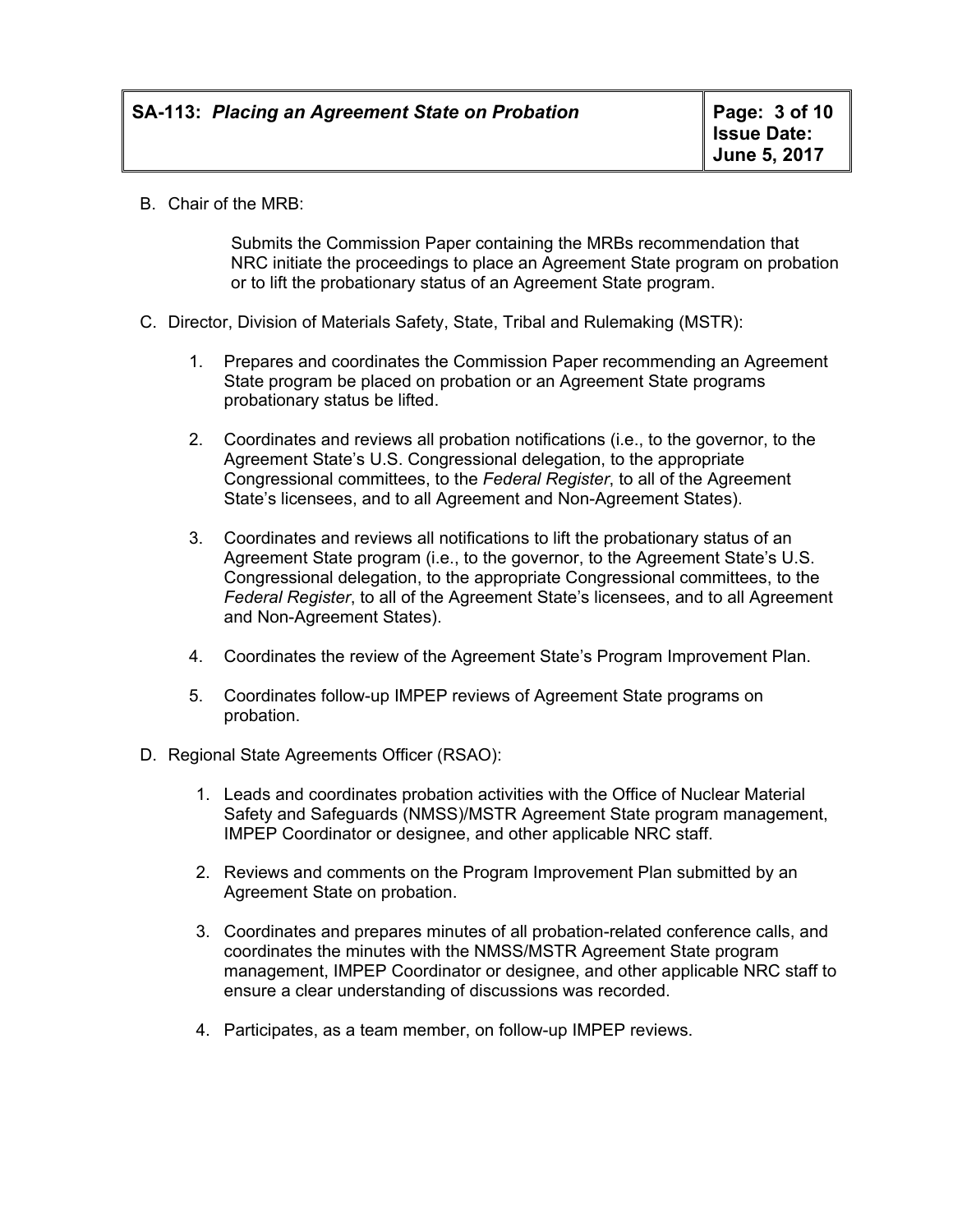- E. NMSS/MSTR IMPEP Coordinator or designee:
	- 1. Prepares, for MSTR Division Director review, notifications of the probationary status of the Agreement State program to:
		- a. Agreement State's governor (see Appendix A for a sample Letter to the Governor of [State] Probation),
		- b. Members of the Agreement State's U.S. Congressional delegation,
		- c. Appropriate Congressional committees,
		- d. Press Release,
		- e. *Federal Register* Notice (see Appendix B for sample Notice),
		- f. All of the Agreement State's licensees, and
		- g. All Agreement and Non-Agreement States.
	- 2. Provides and coordinates with NRC's Office of Congressional Affairs to notify members of the Agreement State's Congressional delegation and Appropriate Congressional committees of the Agreement State's probation.
	- 3. Coordinates with NRC's Office of Public Affairs to issue a press release on the Agreement State's probation.
	- 4. Reviews and comments on the Program Improvement Plan submitted by the Agreement State on probation.
	- 5. Participates, in coordination with the RSAO, in probation activities including conference calls with the Agreement State, and reviews and comments on minutes of probation conference calls.
	- 6. Prepares, for MSTR Division Director review, notifications of the lifting of the probationary status of an Agreement State program to:
		- a. Agreement State's governor,
		- b. Members of the Agreement State's U.S. Congressional delegation,
		- c. Appropriate Congressional committees,
		- d. Press Release,
		- e. *Federal Register* Notice,
		- f. All of the Agreement State's licensees, and
		- g. All Agreement and Non-Agreement States.
	- 7. Provides and coordinates with NRC's Office of Congressional Affairs to notify members of the Agreement State's Congressional delegation and appropriate Congressional committees on the lifting of the Agreement State's probation.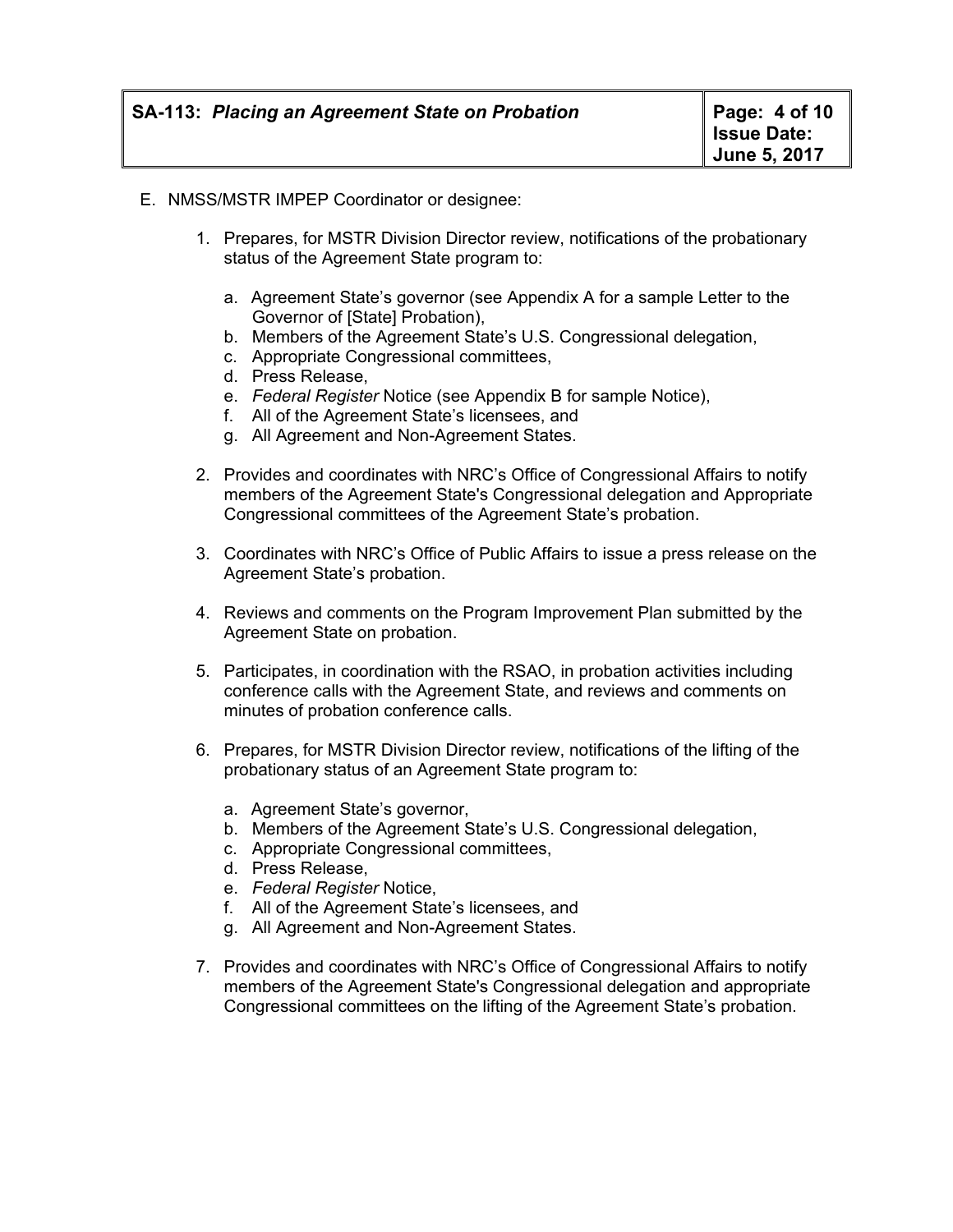8. Provides and coordinates with NRC's Office of Public Affairs to issue a press release on the lifting of the Agreement State's probation.

#### **V. GUIDANCE**

- A. Process for Considering and Implementing Probation
	- 1. If the MRB identifies program weaknesses regarding the adequacy and/or compatibility of the Agreement State's program, but does not consider the weaknesses so serious as to find the program inadequate to protect public health and safety, one of the options available to ensure continued protection of public health and safety is to recommend to the Commission placing the Agreement State program on probation.
	- 2. The MRB may decide to recommend placing an Agreement State program on probation based on the results of an IMPEP review, special review, or other interaction with the Agreement State. Major programmatic changes or evidence of poor program performance identified during a periodic meeting or other interaction with an Agreement State program may warrant the need for a special review to be conducted. A loss of key personnel, a shift in resources to address specific priorities, a pattern of weak responses to events, or deliberate misconduct on the part of an Agreement State official could be factors in determining the need for a focused special review of the Agreement State program.
	- 3. If the MRB determines probationary status is warranted, a meeting, with senior State officials and other applicable NRC staff (RSAO, MSTR IMPEP Coordinator), to discuss NRC concerns may be scheduled before declaring probationary status.
	- 4. If the MRB recommends the Agreement State program be placed on probation, a Commission Paper containing a brief cover letter and a copy of the IMPEP report will be prepared for the Commission.
	- 5. If the Commission approves the MRBs recommendation, the Agreement State program will be placed on probation.
- B. Details of the Criteria for Probation

The MRB may consider placing an Agreement State program on probation when any of the following circumstances are observed:

1. When one or more of the common and non-common performance indicators are found unsatisfactory during an IMPEP review and are of such safety significance that assurance of the program's ability to protect public health and safety may be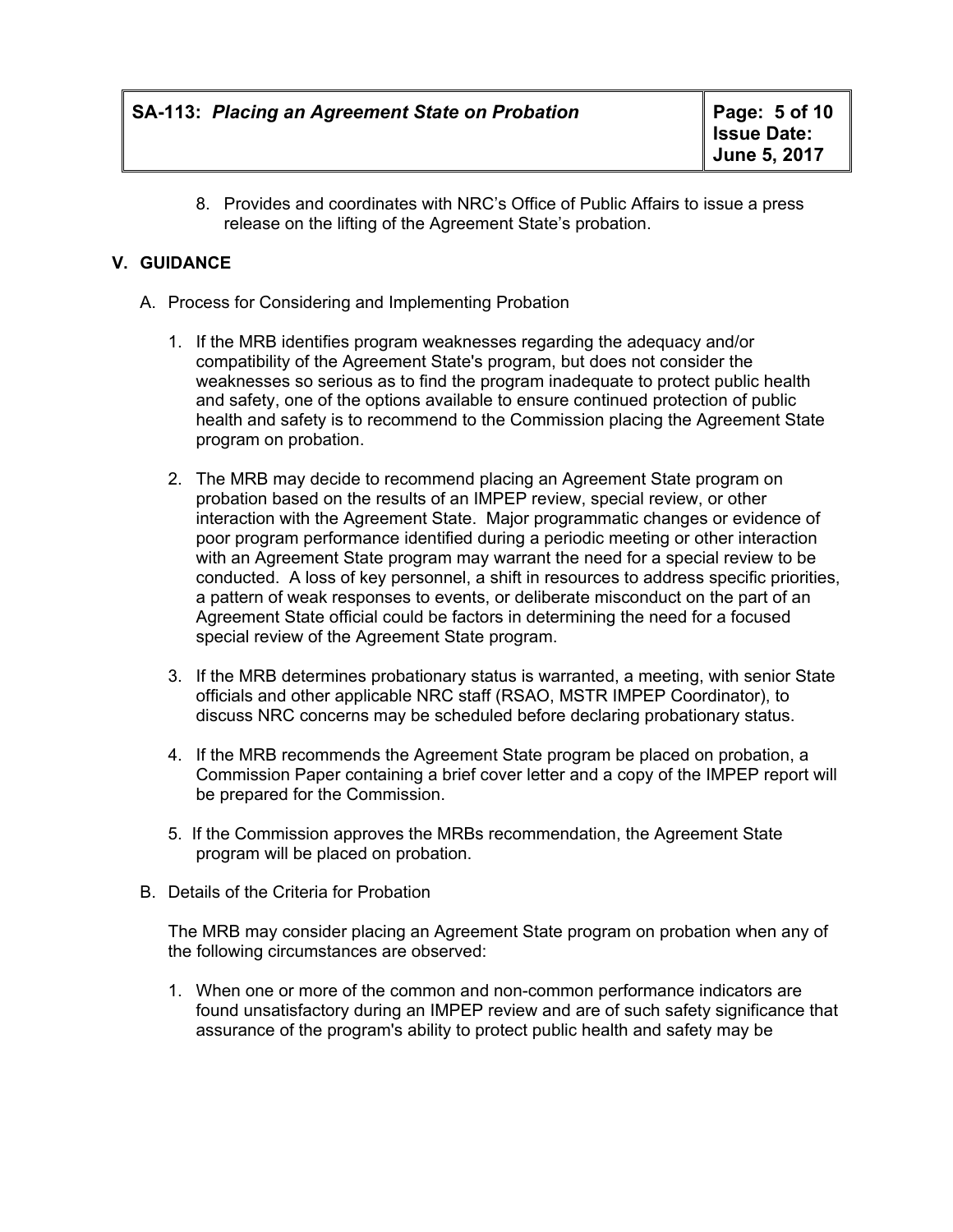degraded so that increased oversight by NRC is required to ensure program improvements.

- 2. When programmatic weaknesses have gone uncorrected for a significant period of time and NRC is not confident of the Agreement State's ability to correct such weaknesses in an expeditious and effective manner without increased oversight by NRC.
- 3. When a program has repeatedly been late in adopting required compatibility elements and increased oversight by NRC would yield improvements.
- 4. When a program has remained on Heightened Oversight for a significant period of time and the results of an IMPEP review or other interaction with the Agreement State reveal that there has been little progress in achieving milestones identified in the State's Program Improvement Plan or addressing recommendations made during previous IMPEP reviews.
- C. Elements of Probation
	- 1. Agreement State Program Improvement Plan
		- a. The Agreement State's Program Improvement Plan must include actions to address the recommendations in the final IMPEP report. It must fully discuss root causes for weaknesses and include short- and long-term corrective actions that target the identified root causes. The Program Improvement Plan must contain projected dates for completion of corrective actions, detail the products to be developed or implemented, and indicate the person(s) responsible for each product. The Program Improvement Plan will be reviewed by the responsible RSAO and the NMSS/MSTR IMPEP Coordinator or Designee. Preliminary review results will be discussed at the first probation conference call with the State. (See Appendix B of NMSS Procedure SA-122, *Heightened Oversight and Monitoring*, for an example of a Program Improvement Plan.)
		- b. NRC and the Agreement State program managers may meet to discuss the Program Improvement Plan and any comments they may have. The managers should agree with the schedule of corrective actions. This meeting may determine the projected duration of the probationary period. Normally, the probationary period will be 1 year or less, but may be extended based on the specific circumstances.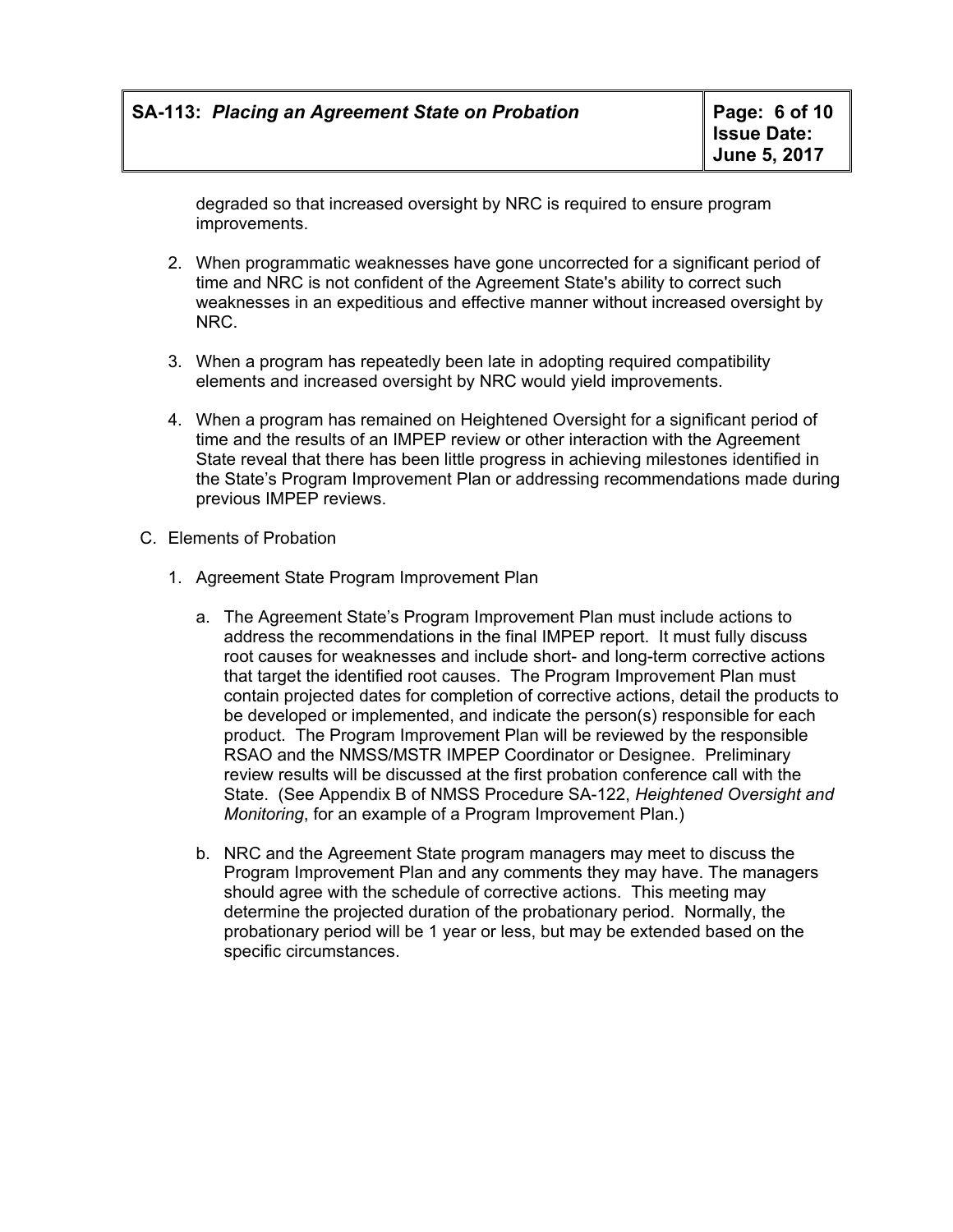2. Periodic progress reports.

The periodic progress reports should be brief, concise summaries of the status of State actions and include an updated Program Improvement Plan. The report and updated Program Improvement Plan should be sent to the RSAO approximately 2 weeks before the next scheduled conference call.

- 3. Periodic NRC/Agreement State probation conference calls.
	- a. These calls are designed to maintain open communications between the NRC and Agreement State. The calls will involve the IMPEP team leader, the MSTR IMPEP Coordinator or designee, the RSAO, Agreement State managers responsible for improving the program, and other NRC or State staff, as needed.
	- b. The probation conference calls normally will occur at least bimonthly, unless directed otherwise by the MRB.
- 4. Follow-up IMPEP review
	- a. The MRB will determine when a follow-up IMPEP review will be performed to evaluate State progress in resolving weaknesses. Normally, the follow-up review will occur 1 year after the original review that commenced the probationary period. (See NMSS Procedure SA-119, *Follow-up Integrated Materials Performance Evaluation Program (IMPEP) Reviews,* for additional information on follow-up reviews.)
	- b. The MRB may choose to recommend to the Commission that probation or any further action against the Agreement State be discontinued. The basis for continuation or discontinuation of probation could be based on the factors listed below:
		- i. The MRB should recommend discontinuation of the probationary period if the MRB finds the Agreement State program is satisfactory for all performance indicators. Based on the results of the follow-up IMPEP review and the information obtained during the MRB meeting, the MRB should determine if additional oversight of a lesser degree, such as Heightened Oversight or Monitoring, is necessary to ensure the Agreement State program continues to improve.
		- ii If the MRB finds the Agreement State program is improving and is implementing the recommendations from the last IMPEP review; and the program is still found satisfactory, but needs improvement, for one or more performance indicators, the MRB should recommend discontinuation of the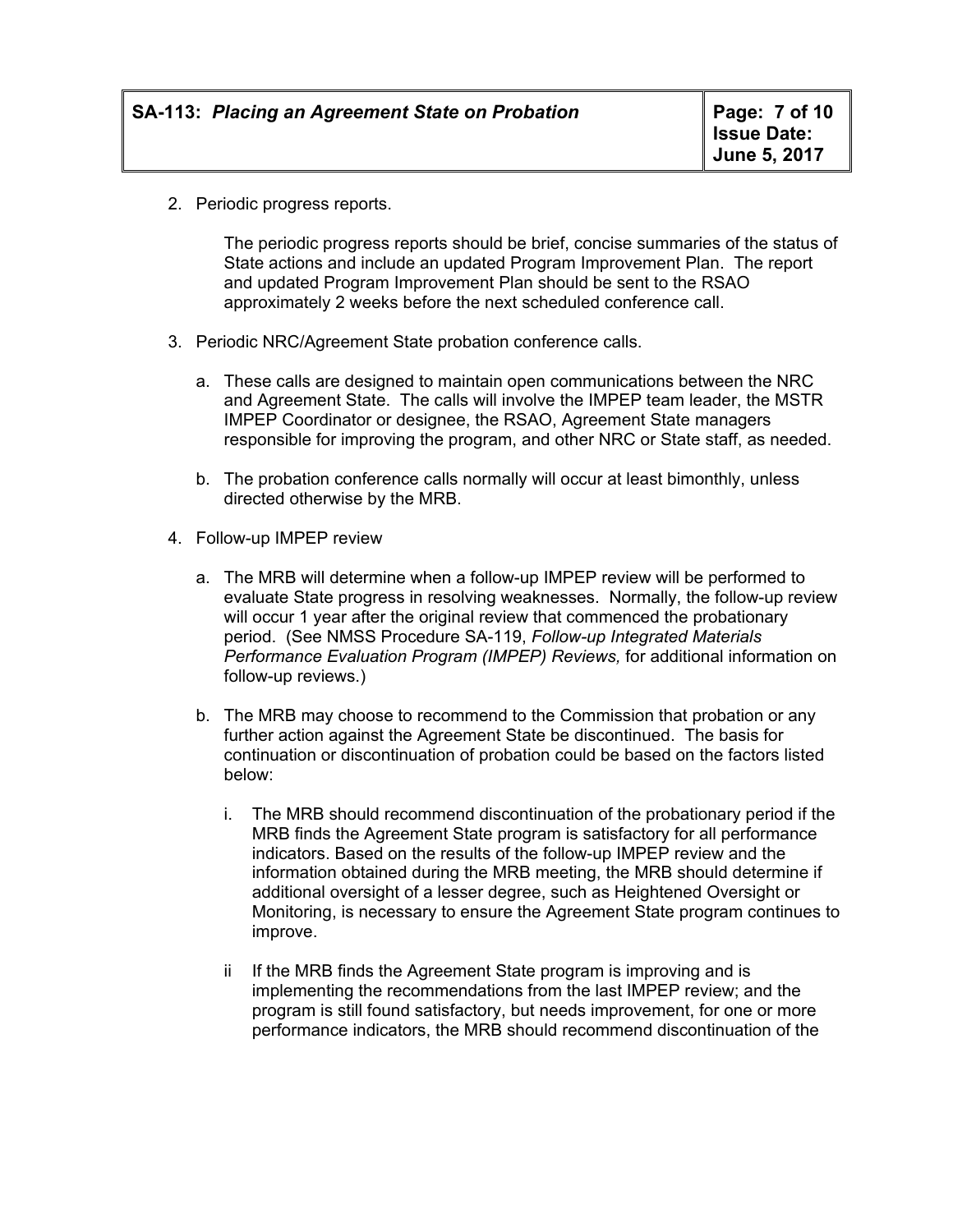probationary period and the Agreement State program be placed on Heightened Oversight or Monitoring.

- iii. If the MRB finds the Agreement State program is not improving or resolving the recommendations from the last IMPEP review in a timely manner and the program is found unsatisfactory for one or more performance indicators, the MRB may elect to recommend continuation of the probationary period or may direct MSTR to prepare to recommend suspending or terminating the Agreement (see NMSS Procedure SA-114, *Suspension of a Section 274b. Agreement* and NMSS Procedure SA-115, *Termination of a Section 274b. Agreement*).
- E. Additional Actions for Programs on Probation
	- 1. NRC/Agreement State management meetings

NRC may offer to meet with Agreement State officials to discuss State actions to improve the radiation control program.

2. NRC technical assistance

NRC and the Agreement State may discuss NRC technical assistance in accordance with the guidance in NRC Management Directive 5.7, *Technical Assistance to Agreement States*.

- F. Discontinuation of Probationary Status
	- 1. Once all actions in the State's Program Improvement Plan have been completed and deemed closed based on the results of a follow-up IMPEP review of the Agreement State's actions, the MRB may convene to review improvements and may consider recommending to the Commission that the probationary status be discontinued. The MRB may find it more beneficial to hold the discussion of the completed actions at the same time it meets to discuss the follow-up review.
	- 2. If the MRB determines that the Agreement State has fulfilled the commitments in its Program Improvement Plan and the MRB is satisfied with the performance of the Agreement State program based on the results of an IMPEP review, the MRB should recommend to the Commission that the probationary status be lifted.
	- 3. In the event that the Agreement State does not complete the actions identified in its Program Improvement Plan within a reasonable time period and extenuating circumstances do not exist, the MRB should consider whether the Agreement should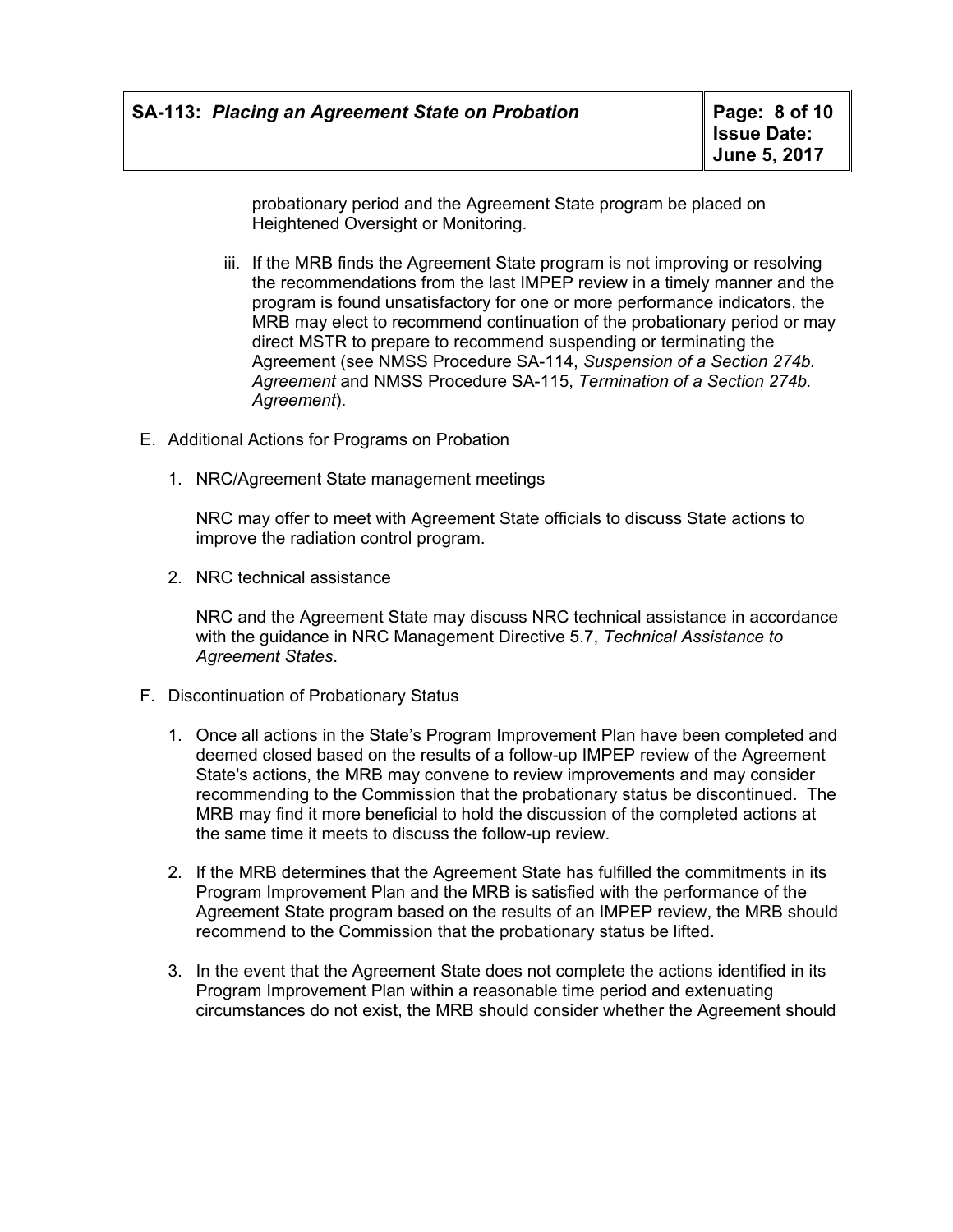be suspended or terminated (see NMSS Procedure SA-114, *Suspension of a Section 274b. Agreement* or NMSS Procedure SA-115, *Termination of a Section 274b. Agreement*)

- 4. MSTR will be assigned the lead for preparation and coordination of the letter, for the Executive Director of Operations signature, containing the MRB's recommendation. The letter will include the current status of the Agreement State program, the recommendation of the MRB, and any other pertinent information supporting the MRB's decision. The letter will be coordinated with the Region in which the Agreement State is located.
- 5. If the Commission approves lifting the probationary status, notification of such change will be made using the process outlined in Section IV.E.6.
- 6. If the Commission approves further action against the Agreement State, the process and guidelines in NMSS Procedure SA-114, *Suspension of a Section 274b. Agreement* or NMSS Procedure SA-115, *Termination of a Section 274b. Agreement* will be followed.

#### **VI. APPENDICES**

Appendix A - Sample Letter to the Governor of [State] Probation Appendix B - Sample *Federal Register* Notice

#### **VII. REFERENCES**

- 1. NRC Management Directive 5.6, *Integrated Materials Performance Evaluation Program (IMPEP)*.
- 2. NRC Management Directive 5.7, *Technical Assistance to Agreement States.*
- 3. *Statement of Principles and Policy for the Agreement State Program*, dated September 3, 1997.
- 4. NMSS Procedure SA-106, *The Management Review Board*.
- 5. NMSS Procedure SA-114, *Suspension of a Section 274b. Agreement*.
- 6. NMSS Procedure SA-115, *Termination of a Section 274b. Agreement*.
- 7. NMSS Procedure SA-119, *Follow-up IMPEP Reviews*.
- 8. NMSS Procedure SA-122, *Heightened Oversight and Monitoring*.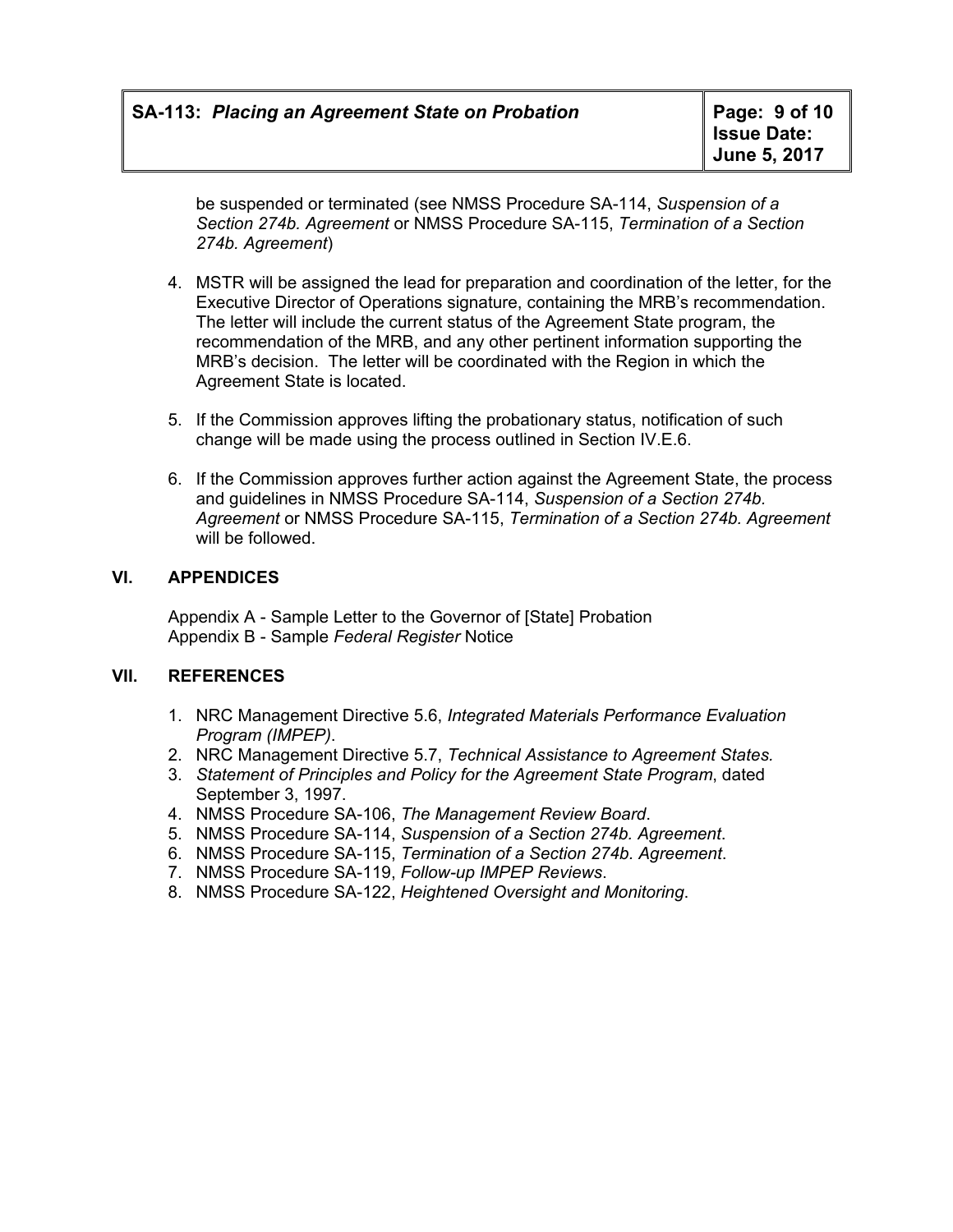| <b>SA-113: Placing an Agreement State on Probation</b> | Page: 10 of 10<br><b>Issue Date:</b><br>June 5, 2017 |
|--------------------------------------------------------|------------------------------------------------------|
|--------------------------------------------------------|------------------------------------------------------|

#### **VIII. ADAMS REFERENCE DOCUMENTS**

For knowledge management purposes, all previous revisions of this procedure, as well as associated correspondence with stakeholders that have been entered into NRC's Agencywide Documents Access and Management System (ADAMS) are listed below.

| No. | <b>Date</b> | <b>Document Title/Description</b>                                                                                                                            | <b>Accession Number</b> |
|-----|-------------|--------------------------------------------------------------------------------------------------------------------------------------------------------------|-------------------------|
|     | 9/3/97      | Statement of Principles and Policy for the<br>Agreement State Program; Policy Statement for the<br>Adequacy and Compatibility of Agreement State<br>Programs | ML070180439             |
| 2   | 5/26/16     | SRM-SECY-15-0087: Agreement State Program<br><b>Policy Statement and Program Requirements</b>                                                                | ML16120A093             |
| 3   | 7/7/16      | STC-16-052; Opportunity to Comment on SA-113                                                                                                                 | ML15106A671             |
| 4   | 9/16/16     | OAS Letter; Comments to SA-113                                                                                                                               | ML16270A281             |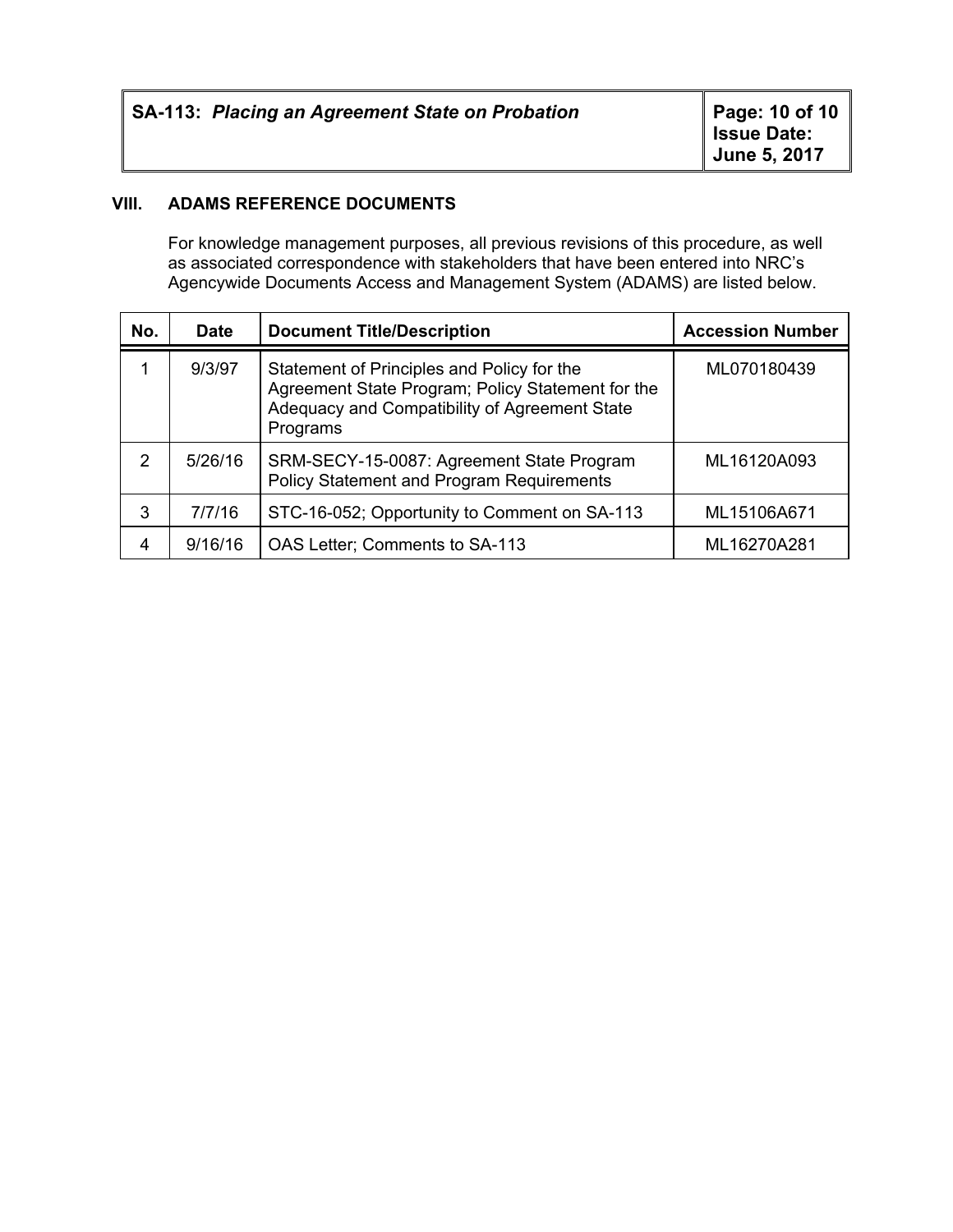## **Appendix A**

### **Sample Letter to the Governor of [State] Probation**

Dear Governor [Name]:

As you may be aware, under Section 274 of the Atomic Energy Act of 1954, as amended, the Nuclear Regulatory Commission (NRC) retains the authority and responsibility for ensuring that Agreement State programs continue to provide adequate protection of public health and safety, and that they are compatible with NRC's program for regulating radioactive materials. The NRC may place an Agreement State program on probation if the NRC is not confident that the State can address program weaknesses in an expeditious and effective manner without increased oversight by NRC.

The last review of the [State] radiation control program found program weaknesses related to the adequacy and/or compatibility of your Agreement State program. Correction of these weaknesses is necessary to provide adequate protection of public health and safety in [State]. The NRC has further determined that while making the necessary corrections, the [State] program would benefit from increased NRC oversight. The NRC is, therefore, placing the [State] radiation control program on probation. Staff from the [State] radiation control program have been involved in the discussions leading to this decision.

The [State] radiation control program staff will be requested to provide NRC staff a "Program Improvement Plan" describing actions to be taken to address the identified weaknesses, including specific goals and timetables. NRC staff will work with your staff throughout the probationary period. Normally, the probationary period is approximately one year, but it could be extended based on extenuating circumstances. Once the NRC determines that the commitments in the "Program Improvement Plan" have been met and that the radiation control program has demonstrated significant improvements in program performance, the probationary status will be lifted.

I will be happy to answer any questions you may have, or your staff may contact [Name], Director, Office of Nuclear Material Safety and Safeguards, at [telephone number].

Sincerely,

Executive Director for Operations

cc: [SLO] [RCPD]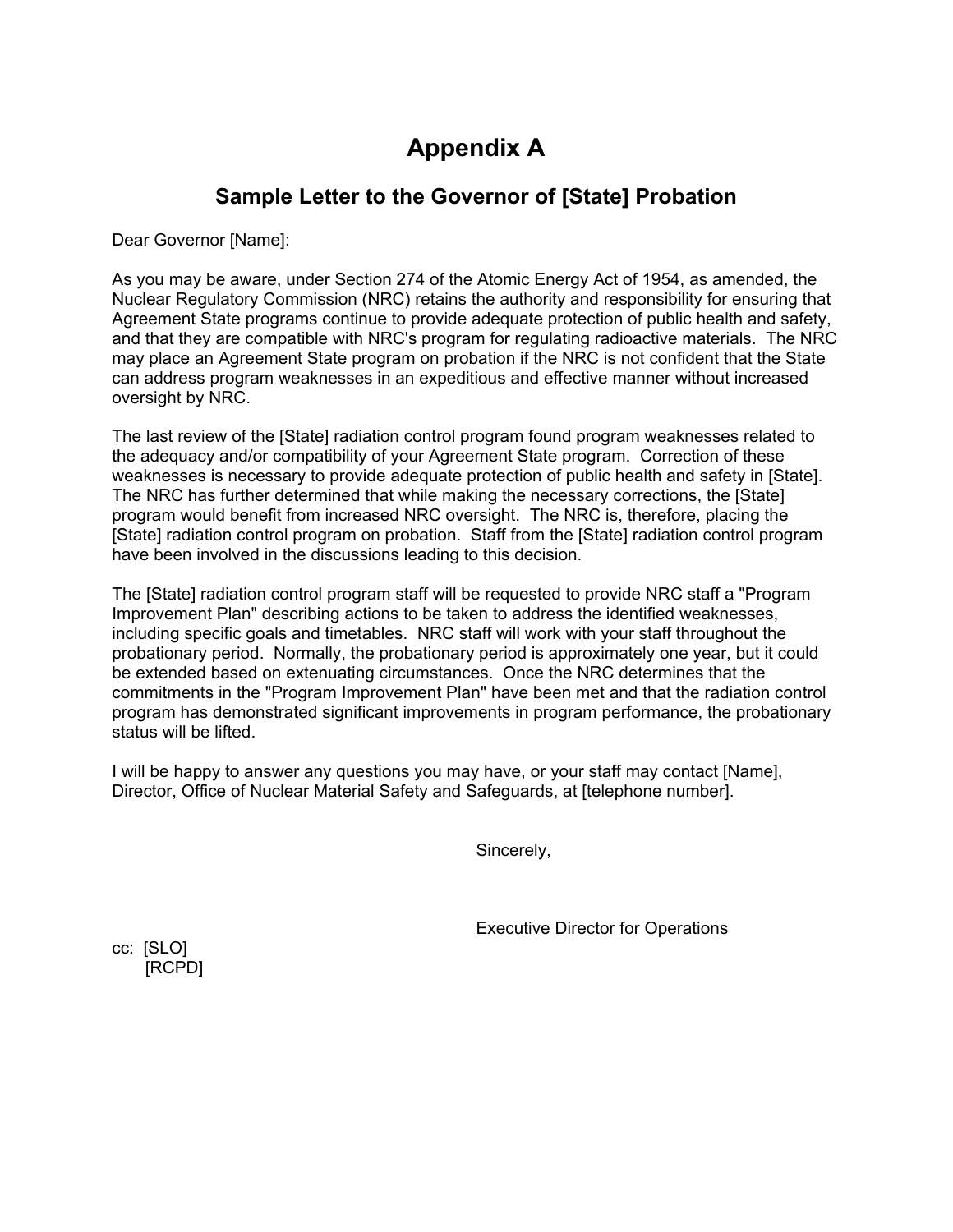### **Appendix B**

### **Sample** *Federal Register* **Notice**

Placement of State Radiation Control Program on Probation

AGENCY: U.S. Nuclear Regulatory Commission (NRC)

ACTION: Notice of State Radiation Control Program Being Placed on Probation

#### SUMMARY:

NRC is announcing the placement of the [State] radiation control program for regulation of certain Atomic Energy Act materials on probation and is initiating increased NRC oversight of the program. The NRC is overseeing implementation of a "Program Improvement Plan" developed by the staff of the [State] radiation control program. Once the radiation control program has met the commitments made in the "Program Improvement Plan," and has demonstrated significant improvements in program performance, the probationary status will be lifted. There will be further announcements of that action.

#### FOR FURTHER INFORMATION CONTACT:

[Contact], Office of Nuclear Material Safety and Safeguards, U.S. Nuclear Regulatory Commission, Washington, DC 20555, telephone [telephone number].

#### SUPPLEMENTARY INFORMATION:

Agreement States are States which have assumed regulatory authority from NRC over the possession and use of certain radioactive materials. Under Section 274 of the Atomic Energy Act, as amended, the Commission retains the authority and the responsibility to assure that Agreement State programs continue to provide adequate protection of public health and safety, and to be compatible with NRC's program with respect to the regulation of the materials and uses authorized under the Agreement. The Commission Policy Statement, "Statement of Principles and Policy for the Agreement State Program," established the option of placing an Agreement State radiation control program on probation for program weaknesses that require increased NRC oversight.

The Commission, through its Management Review Board (MRB), has considered the State of [State's Name] radiation control program and has agreed with the findings of the MRB, as well as with its recommendation to place the program on probation. [Narrative of the MRB findings].

The State has been requested to develop a "Program Improvement Plan" and submit it to the NRC within 30 days. The plan should describe actions that will be taken by the State to address weaknesses, including specific goals and milestones. The Commission expects that the probationary period will be one year or less, but could be extended based on extenuating circumstances.